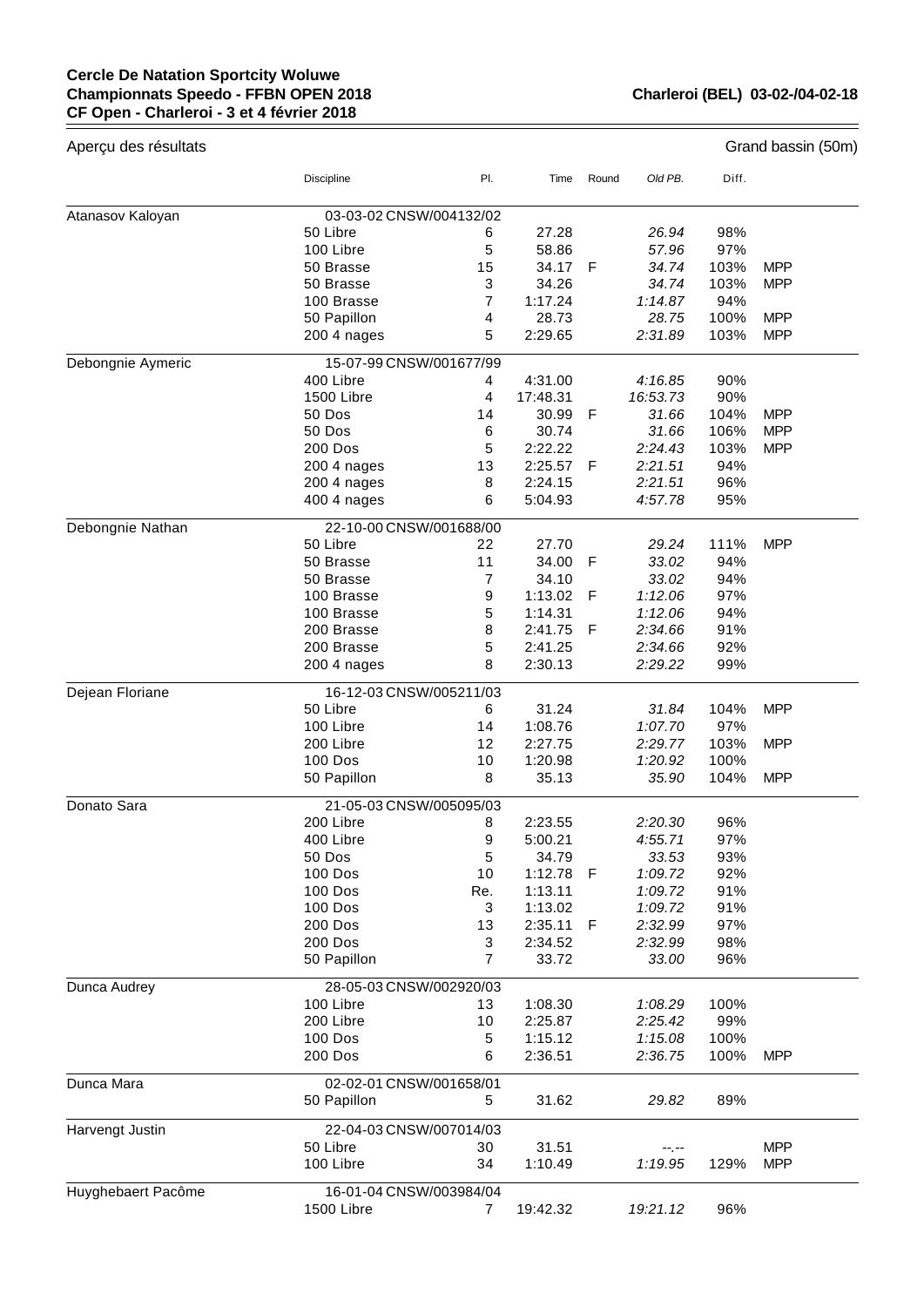## Cercle De Natation Sportcity Woluwe Championnats Speedo - FFBN OPEN 2018

| Kadou Chadi      | 25-11-03 CNSW/003978/03                       |                |          |     |                  |      |            |  |  |
|------------------|-----------------------------------------------|----------------|----------|-----|------------------|------|------------|--|--|
|                  | 400 Libre                                     | 10             | 4:57.68  |     | 5:01.79          | 103% | <b>MPP</b> |  |  |
|                  | 1500 Libre                                    | 5              | 19:25.50 |     | 19:57.61         | 106% | <b>MPP</b> |  |  |
|                  | 200 4 nages                                   | 10             | 2:39.20  |     | 2:41.50          | 103% | <b>MPP</b> |  |  |
|                  | 400 4 nages                                   | $\overline{7}$ | 5:31.21  |     | 5:42.83          | 107% | <b>MPP</b> |  |  |
|                  |                                               |                |          |     |                  |      |            |  |  |
| Kenworthy Kate   | 15-01-02 CNSW/005997/02                       |                |          |     |                  |      |            |  |  |
|                  | 50 Libre                                      | 10             | 30.41    |     | 31.55            | 108% | <b>MPP</b> |  |  |
|                  | 100 Libre                                     | Re.            | 1:04.14  |     | 1:05.74          | 105% | <b>MPP</b> |  |  |
|                  | 100 Libre                                     | 12             | 1:05.66  |     | 1:05.74          | 100% | <b>MPP</b> |  |  |
|                  | 200 Libre                                     | 7              | 2:20.57  |     | 2:25.59          | 107% | <b>MPP</b> |  |  |
|                  | 50 Papillon                                   | 8              | 32.98    |     | 34.24            | 108% | <b>MPP</b> |  |  |
|                  | 100 Papillon                                  | 5              | 1:12.64  |     | 1:11.98          | 98%  |            |  |  |
| Kopa Madli       | 17-03-02 CNSW/002938/02                       |                |          |     |                  |      |            |  |  |
|                  | 200 Libre                                     | 10             | 2:24.59  |     | 2:15.42          | 88%  |            |  |  |
|                  | 400 Libre                                     | 5              | 4:53.12  |     | 4:50.20          | 98%  |            |  |  |
|                  | 200 Dos                                       | 4              | 2:40.85  |     | 2:35.52          | 93%  |            |  |  |
|                  | 100 Brasse                                    | 12             | 1:23.93  | F   | 1:22.36          | 96%  |            |  |  |
|                  | 100 Brasse                                    | 4              | 1:23.05  |     | 1:22.36          | 98%  |            |  |  |
|                  | 50 Papillon                                   | 6              | 30.29    | F   | 30.45            | 101% | <b>MPP</b> |  |  |
|                  | 50 Papillon                                   | 1              | 30.20    |     | 30.45            | 102% | <b>MPP</b> |  |  |
|                  | 200 4 nages                                   | 5              | 2:38.45  |     | 2:32.37          | 92%  |            |  |  |
| Lednicka Hanka   | 15-01-01 CNSW/007003/01                       |                |          |     |                  |      |            |  |  |
|                  | 400 Libre                                     | 10             | 5:03.11  |     | 4:47.39          | 90%  |            |  |  |
|                  | 800 Libre                                     | 4              | 9:55.13  |     | 9:48.27          | 98%  |            |  |  |
|                  | 200 4 nages                                   | $\overline{7}$ | 2:42.36  |     | 2:38.23          | 95%  |            |  |  |
|                  | 400 4 nages                                   | 14             | 5:33.47  | -F  | 5:31.05          | 99%  |            |  |  |
|                  | 400 4 nages                                   | 4              | 5:33.08  |     | 5:31.05          | 99%  |            |  |  |
| Lednicky Vit     | 03-01-99 CNSW/001496/99                       |                |          |     |                  |      |            |  |  |
|                  | 50 Dos                                        | 10             | 30.70    | F   | 29.86            | 95%  |            |  |  |
|                  | 50 Dos                                        | 4              | 30.31    |     | 29.86            | 97%  |            |  |  |
|                  |                                               |                |          |     |                  |      |            |  |  |
|                  | 200 Dos                                       | 4              | 2:20.21  |     | 2:16.64          | 95%  |            |  |  |
|                  | 50 Brasse                                     | 6              | 32.14    | F   | 31.49            | 96%  |            |  |  |
|                  | 50 Brasse                                     | 4              | 32.49    |     | 31.49<br>2:11.38 | 94%  |            |  |  |
|                  | 200 4 nages                                   | 6              | 2:16.33  | F   |                  | 93%  |            |  |  |
|                  | 200 4 nages                                   | 5              | 2:15.98  |     | 2:11.38          | 93%  |            |  |  |
|                  | 4<br>4:56.94<br>4:42.63<br>91%<br>400 4 nages |                |          |     |                  |      |            |  |  |
| Linden Ylva      | 02-08-03 CNSW/003987/03                       |                |          |     |                  |      |            |  |  |
|                  | 400 Libre                                     | 11             | 5:08.97  |     | 5:15.64          | 104% | <b>MPP</b> |  |  |
|                  | 50 Dos                                        | 16             | 35.01    | F   | 33.48            | 91%  |            |  |  |
|                  | 50 Dos                                        | 3              | 33.83    |     | 33.48            | 98%  |            |  |  |
|                  | <b>100 Dos</b>                                | 13             | 1:13.50  | F   | 1:13.33          | 100% |            |  |  |
|                  | <b>100 Dos</b>                                | 4              | 1:13.74  |     | 1:13.33          | 99%  |            |  |  |
|                  | 200 Dos                                       | 15             | 2:40.62  | - F | 2:36.47          | 95%  |            |  |  |
|                  | <b>200 Dos</b>                                | 5              | 2:36.23  |     | 2:36.47          | 100% | <b>MPP</b> |  |  |
| Loksik Branislav | 14-09-03 CNSW/007835/03                       |                |          |     |                  |      |            |  |  |
|                  | 50 Libre                                      | 13             | 29.54    |     | 32.74            | 123% | <b>MPP</b> |  |  |
|                  | 100 Libre                                     | 18             | 1:03.92  |     | 1:07.05          | 110% | <b>MPP</b> |  |  |
|                  | 50 Papillon                                   | 18             | 32.78    |     | 34.85            | 113% | <b>MPP</b> |  |  |
|                  | 100 Papillon                                  | 19             | 1:13.43  |     | 1:14.02          | 102% | <b>MPP</b> |  |  |